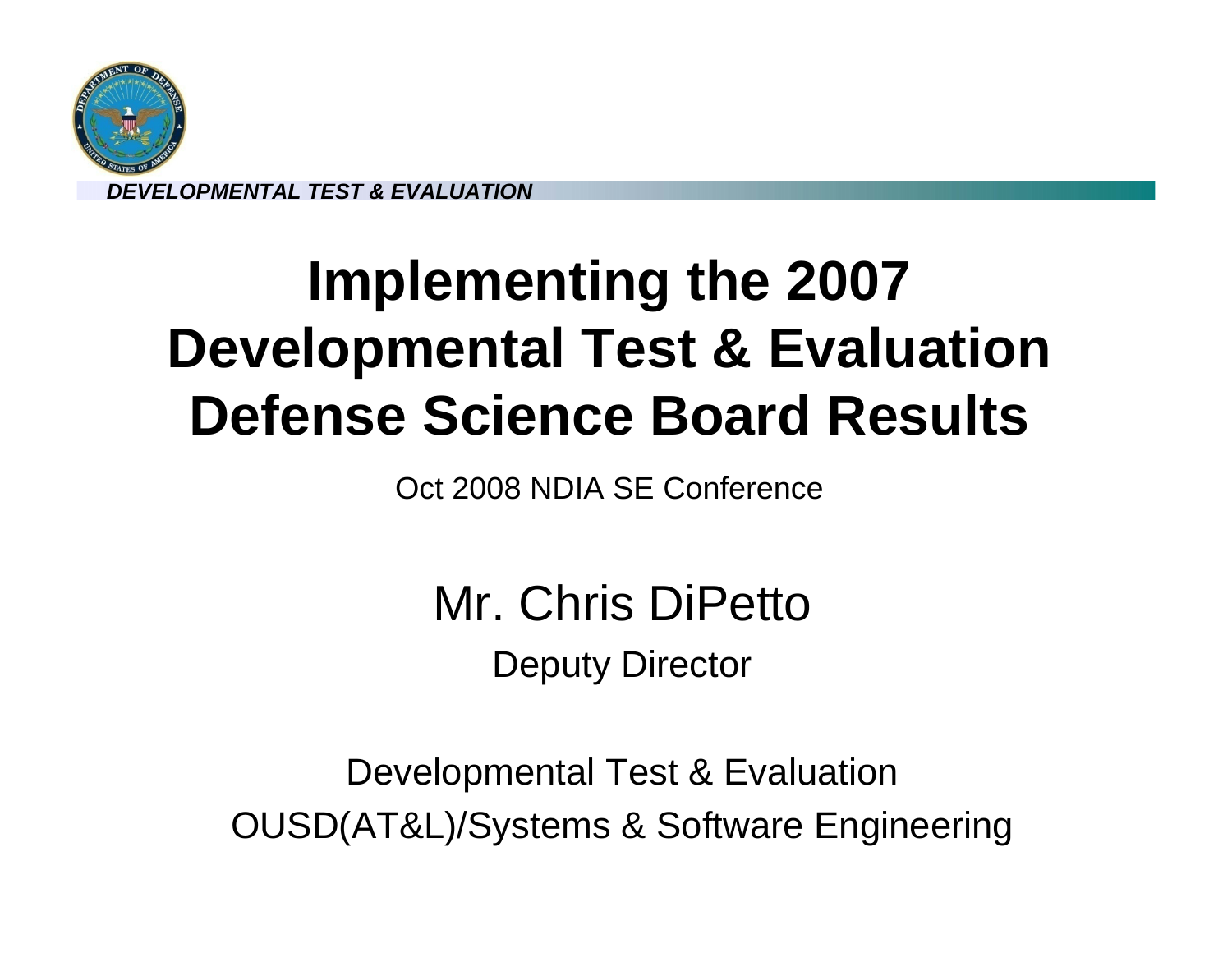

# Problem Definition

- • Approximately 50% of programs completing Initial Operational Test and Evaluation (IOT&E) have not been evaluated as operationally effective and operationally suitable. These results in IOT&E suggest deficiencies in our DT&E processes.
	- $\triangleright$  Substantial increase in the number of systems not suitable during IOT&E
	- ¾ Suitability failures are as high as 80% for some commodities
	- ¾ Reliability, Availability and Maintainability (RAM) deficiencies comprise the primary shortfall areas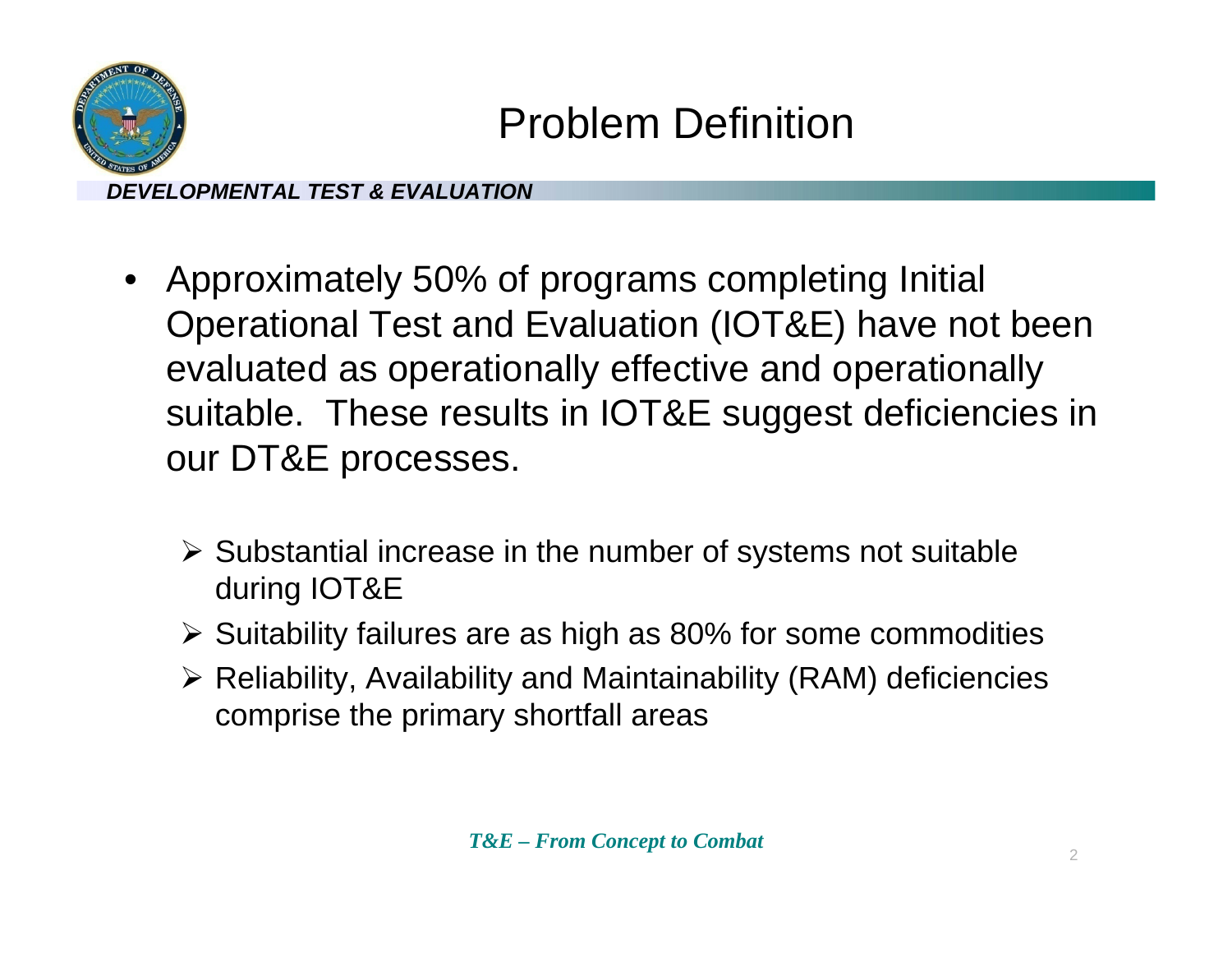

# Tasking: Terms of Reference

*DEVELOPMENTAL TEST & EVALUATION*

Review, assess and recommend changes to improve:

- ¾ OSD T&E organization, roles, and responsibilities
- ¾ DT&E oversight and facilitate integrated T&E
- ¾ DT&E Title 10 authority
- ¾ DT&E process improvements to discover suitability problems earlier

Additional Task Force Objectives:

- $\triangleright$  Conduct root cause analysis of suitability problems
- ¾ Recommend changes to correct systemic problems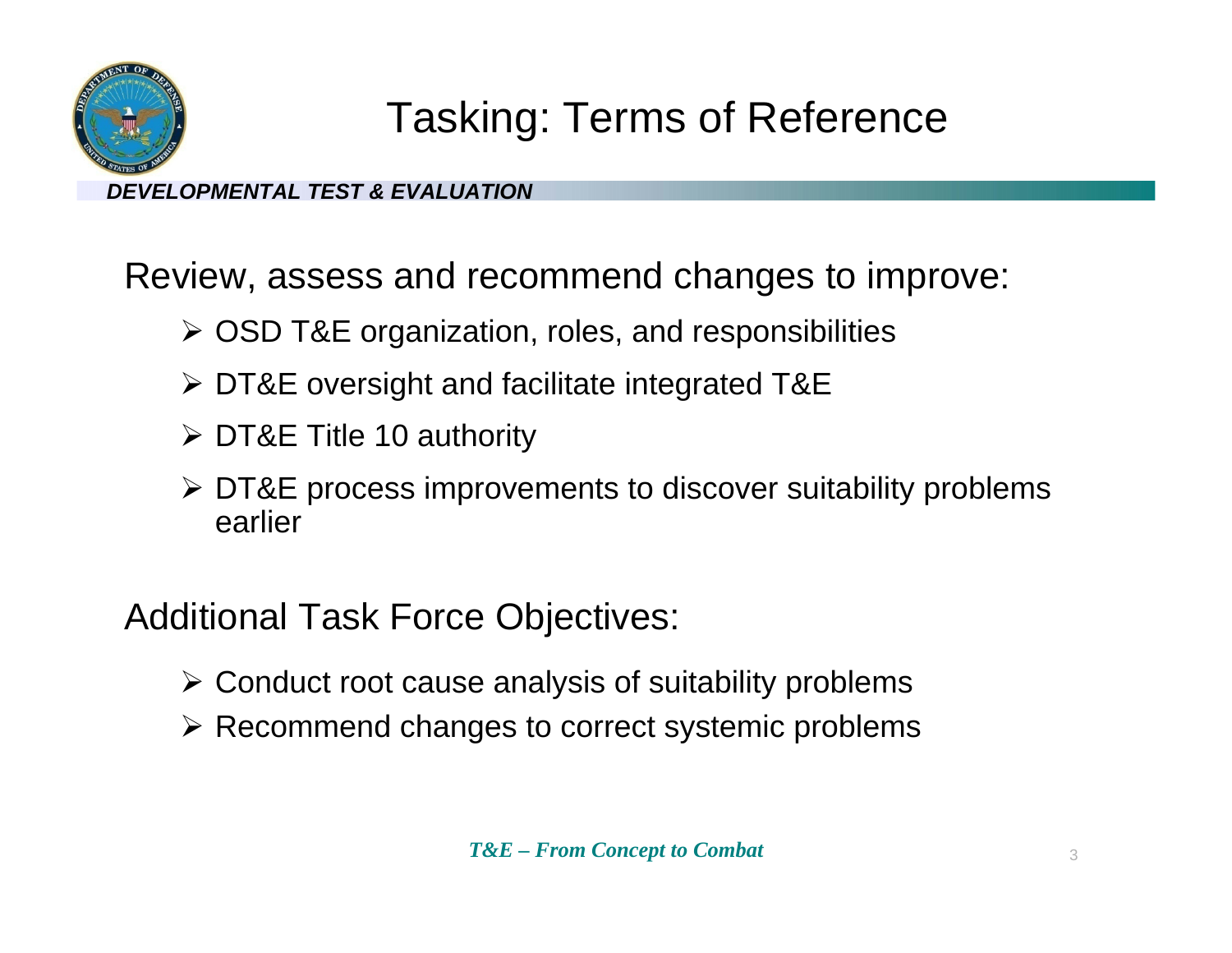

Summary of Major DSB Findings

- RAM shortfalls are identified during DT, but program constraints (schedule and funding) often preclude incorporating fixes and delaying IOT&E
	- ¾ Recent studies have reconfirmed that improving RAM lowers Life Cycle Costs (LCCs)
- Service acquisition programs are incorporating Integrated Testing to a limited degree through varying approaches
	- ¾ Additional emphasis on Integrated Testing will result in greater T&E process efficiency and program cost reductions
- • Large government acquisition personnel reductions combined with industry/government retirements have had a severe adverse impact on acquisition program support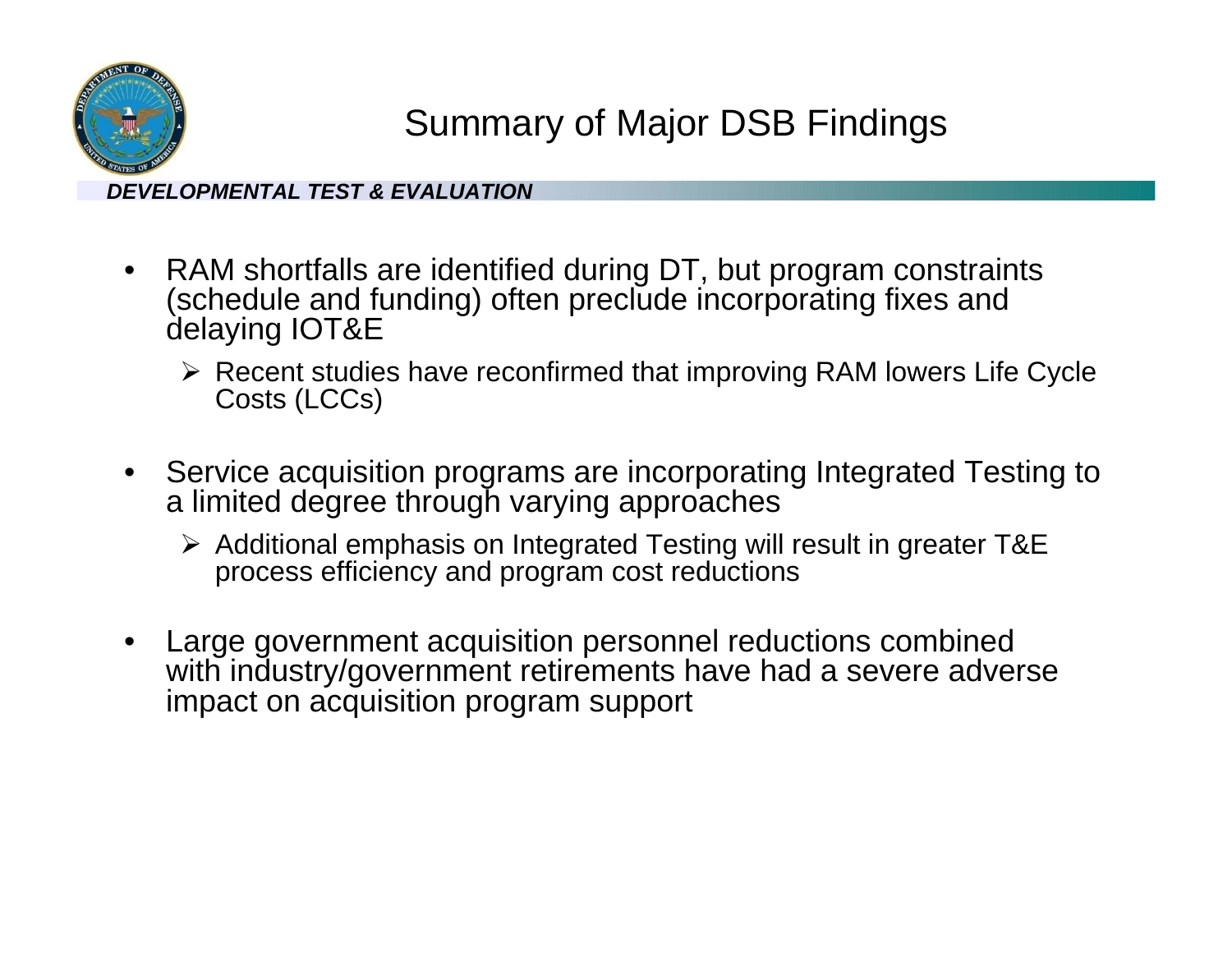

# Selected Findings and Recommendations

*T&E – From Concept to Combat*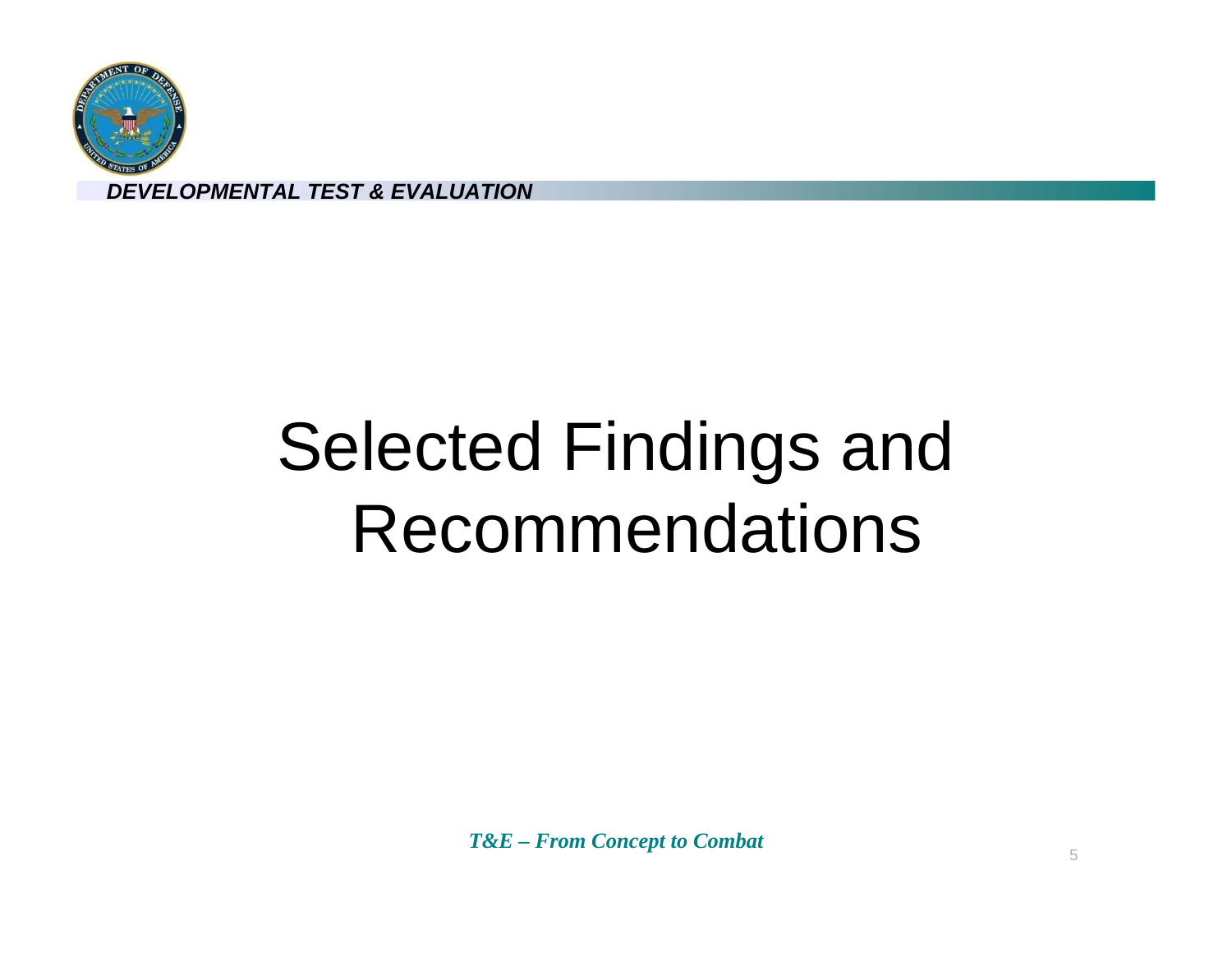

# RAM Findings

- • Acquisition Reform implementation detrimental to RAM
	- ¾ With some exceptions, reliability growth discontinued during SDD and deferred until production
	- ¾ Relevant military specs and standards cancelled and not, in all cases, replaced with industry standards
	- ¾ Gvmt Technical/managerial workforce reduced in most PMs and test organizations
- • RAM shortfalls are frequently identified during DT
	- ¾ Program constraints (schedule and funding) often preclude incorporating fixes and delaying IOT&E
- • Examples of programs with such serious RAM concerns that they were precluded from proceeding to production until the problems could be corrected.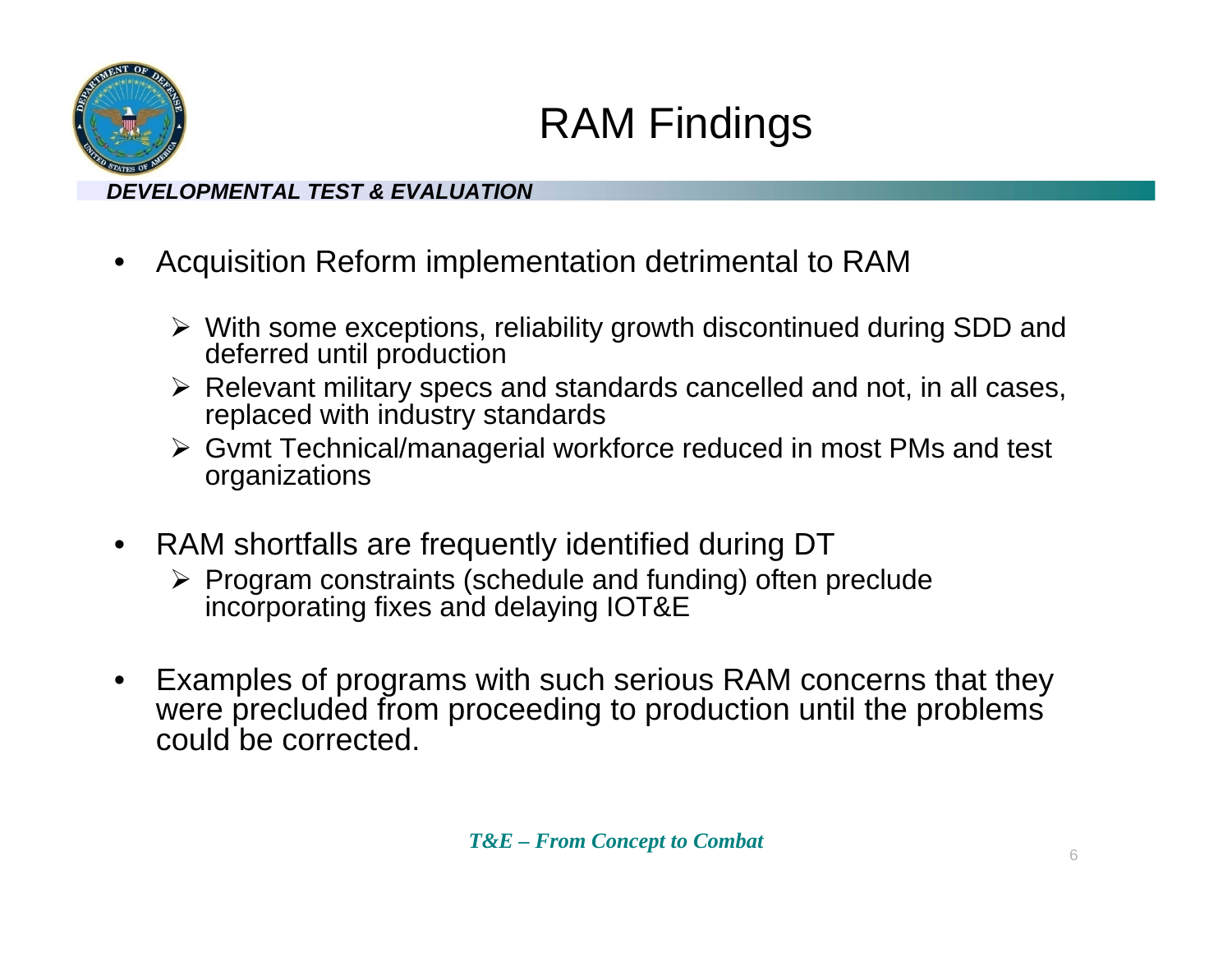

# RAM Recommendations

*DEVELOPMENTAL TEST & EVALUATION*

The single most important step necessary to correct high suitability failure rates is to ensure programs are formulated to execute a viable systems engineering strategy from the beginning, including a robust RAM program, as an integral part of design and development. No amount of testing will compensate for deficiencies in RAM program formulation.

To this end, the following RAM-related actions are required as a minimum:

- • Develop a military standard for consistent RAM development and testing that can be readily referenced in future DoD contracts
- •Identify and define RAM requirements in JCIDS and incorporate into RFP
- • Make RAM, to include a robust reliability growth program, a mandatory contractual requirement and document progress as a part of every major program review
	- $\triangleright$  Flow-down RAM requirements to subcontractors
- • Ensure an adequate cadre of experienced RAM personnel are part of the Service acquisition and engineering office staffs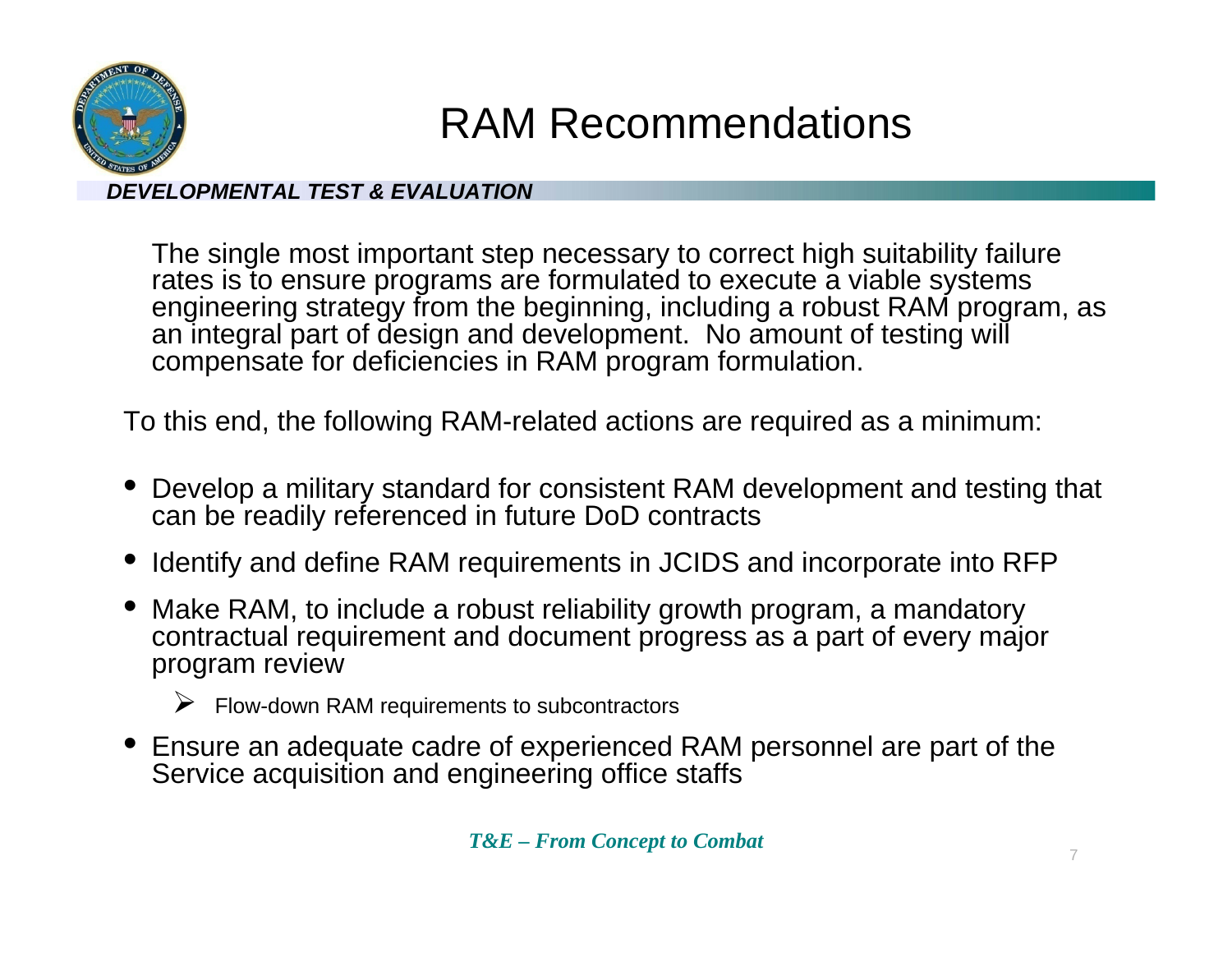

# Integrated Test and Evaluation Findings

- $\bullet$  Service acquisition programs are incorporating integrated testing to a limited degree through varying approaches
	- ¾ Army has integrated DT and OT organizations into one command
	- ¾ Navy utilizes a full-spectrum RDT&E approach to conducting Test & **Evaluation**
	- ¾ Air Force employs Combined Test Force concept which consolidates test execution
- $\bullet$  Additional emphasis on integrated testing can result in greater T&E process efficiency and program cost reductions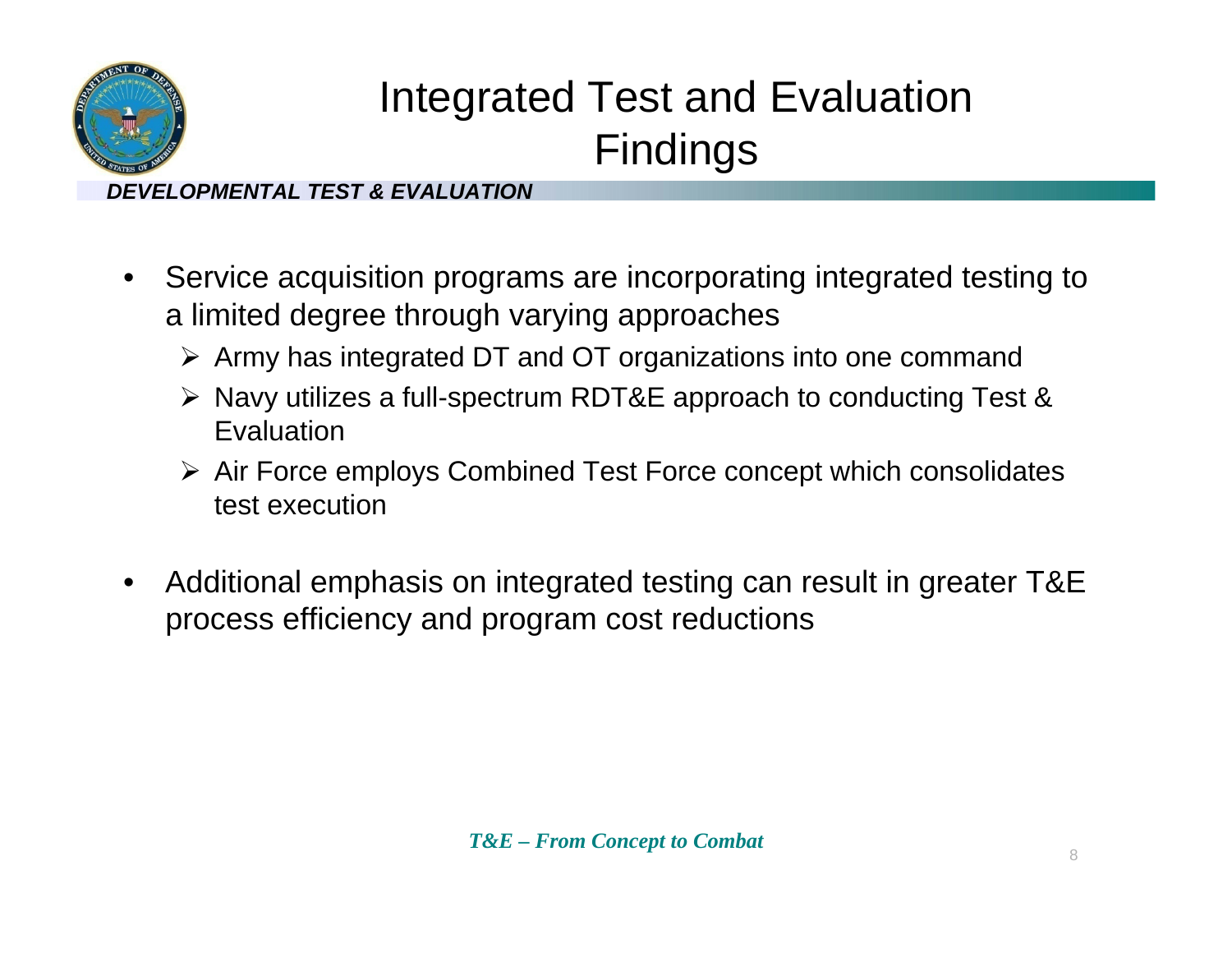

# Integrated Test and Evaluation Recommendations

- • Mandate integrated DT and OT planning and execution throughout the program
	- ¾ Require sharing and access to all appropriate system-level and selected component-level test and model data by government DT and OT organizations as well as the prime contractor, where appropriate
	- $\triangleright$  Incorporate data access requirements in contract
	- ¾ Integrate test events, where practical, to satisfy OT and DT requirements
	- $\triangleright$  Define which testing will be accomplished by the prime contractor, government DT lead, and OT as the lead agency prior to award of contract
	- $\triangleright$  Require an operational evaluation framework as a part of the Milestone B TEMP
- $\bullet$  Make available a cadre of operational personnel to support DT for ACAT I and special interest programs, as a minimum
- • Better integrate OTAs into the DR process to include participation on Joint Reliability Maintainability Evaluation Team (JRMET) or Corrective Action Review Board throughout DT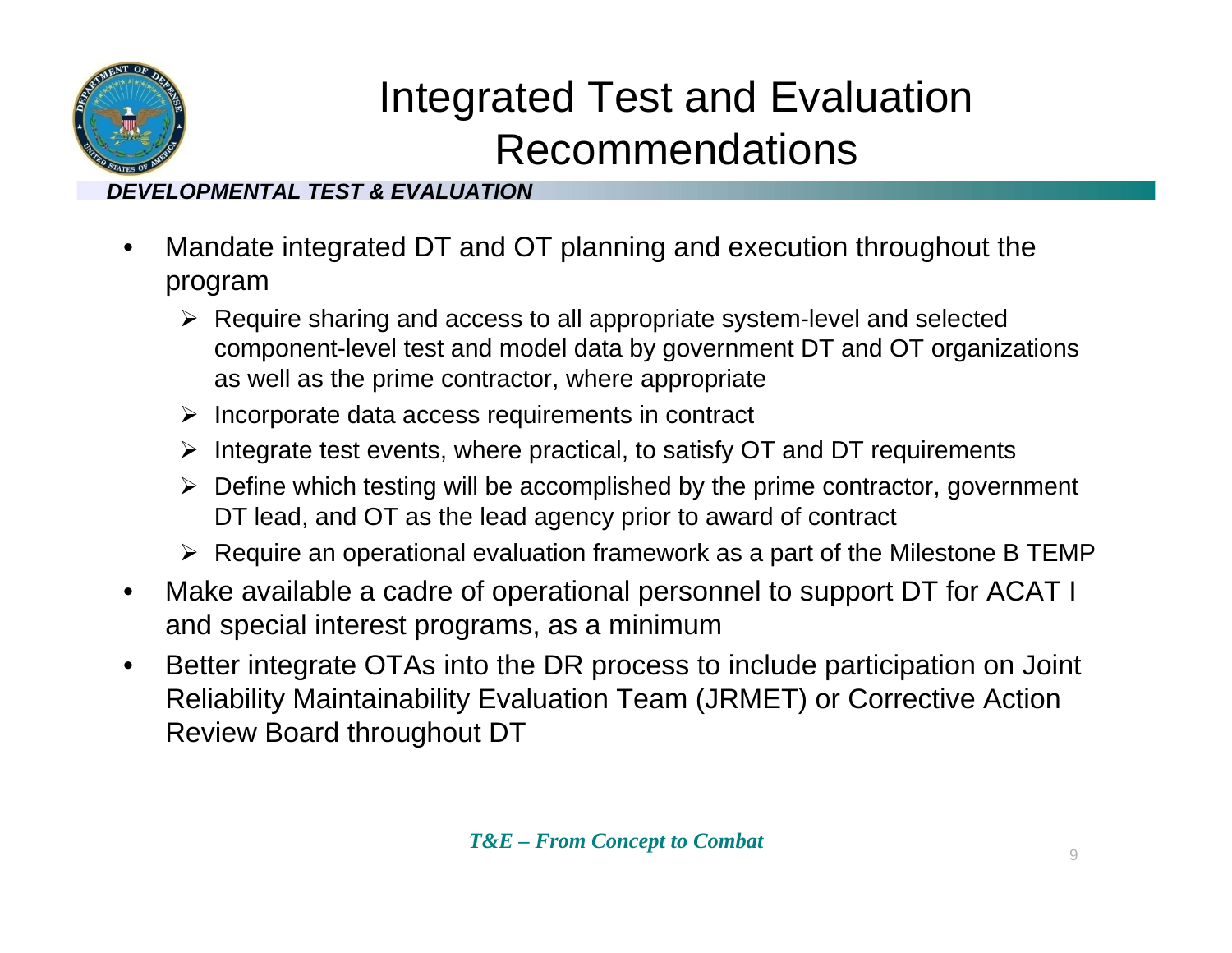

# Implementing Actions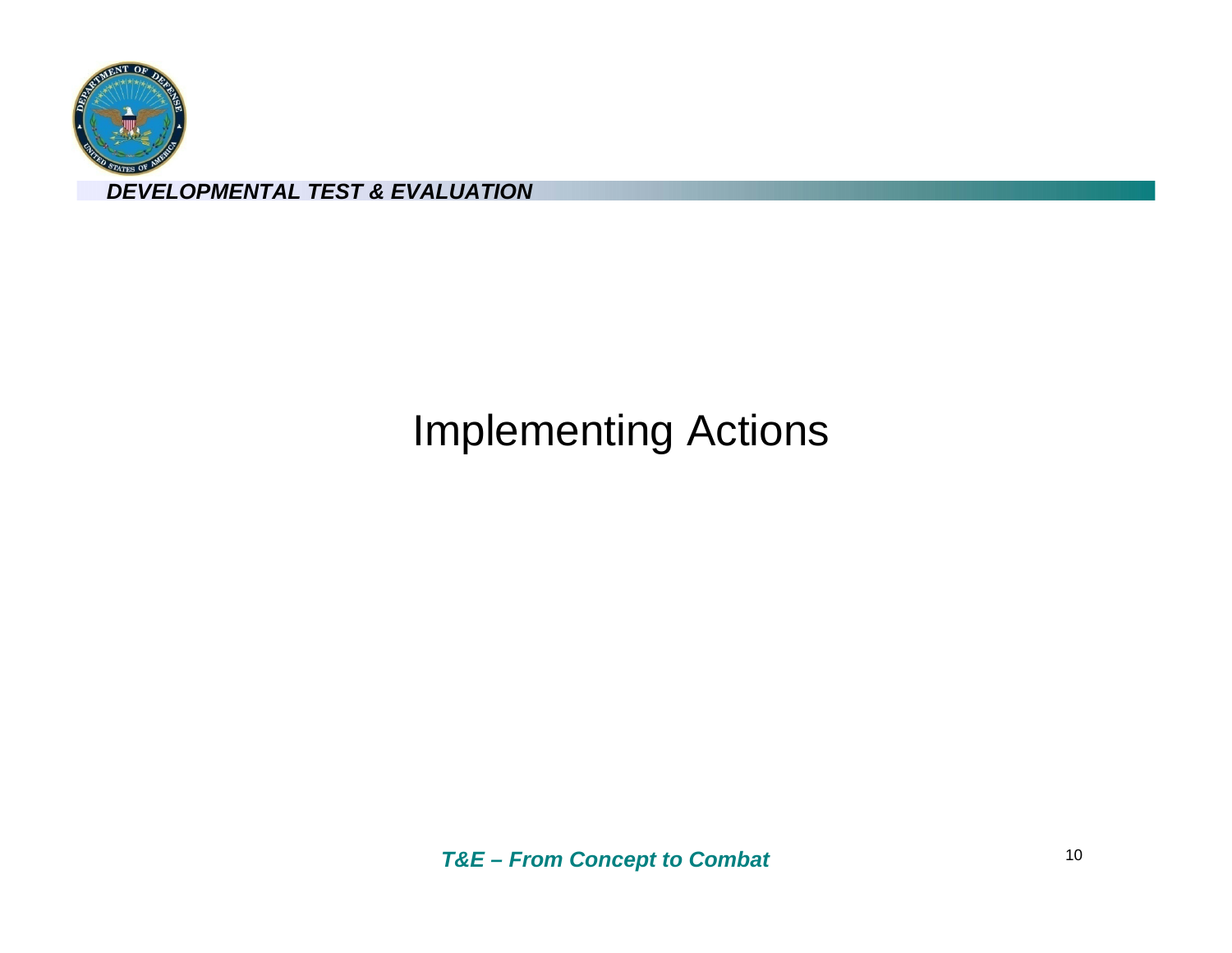

# RIWG Chartered Feb 2008

- • DUSD(A&T) and DOT&E February memo established working group to implement recommendations to improve RAM
- Specific Tasks:
	- $\triangleright$  Ensure execution of a viable SE strategy as an integral part of design and development
	- $\triangleright$  Ensure government orgs reconstitute cadre of experienced T&E and RAM personnel
	- ¾ Integrated DT and OT
		- ¾ ensure data access
		- ¾ conduct T&E in an operationally representative environment as early as possible
- •Report issued September 5, 2008

| 1000 DEFENSE PENTAGON<br>WASHINGTON, DC 20301-1000<br>MEMORANDUM FOR COMPONENT ACOUISITION EXECUTIVES<br>SUBJECT: Reliability Improvement Working Group<br>We ask you to support a working group to implement recommendations to<br>improve Reliability, Availability, and Maintainability (RAM) performance in DoD<br>weapon systems.<br>Recent Test and Evaluation (T&E) related reports have highlighted poor<br>operational suitability of weapon systems, primarily as a result of RAM deficiencies.<br>Also, a Defense Science Board (DSB) task force on Developmental T&E is currently<br>examining RAM issues as one part of their investigation. Now is the appropriate time to<br>change how we do business with regard to RAM. Specifically, we are establishing this<br>working group to:<br>· Ensure programs are formulated to execute a viable systems engineering<br>strategy from the beginning, including a RAM growth program, as an<br>integral part of design and development.<br>· Ensure government organizations reconstitute a cadre of experienced T&E<br>and RAM personnel.<br>· Implement mandated integrated DT and OT, including the sharing and access<br>to all appropriate contractor and government data and the use of<br>operationally representative environments in early testing.<br>It is essential to include both Service T&E and acquisition staff representatives in<br>the working group. Ideally, the representatives will be familiar with the DSB Task Force<br>and have access to RAM and contracting expertise. The working group shall provide an<br>implementation report by July 31, 2008.<br>Mr. Chris DiPetto and Dr. Ernest Seglie will co-lead the working group. Please<br>identify your representative(s) to Mr. DiPetto at Christopher DiPetto@osd.mil, or<br>(703) 695-4421 by February 21.<br>Charles 5 MC fuery<br>Dr. Charles E. McQuearyFBB @ 6 2008<br>FEB 15 2008<br>James I. Finley<br>Director, Operational Test & Evaluation<br>Deputy Under Secretary of Uefense<br>for Acquisition and Technology<br><b>THE REPORT OF STATISTICS INTERFERING</b><br><b>NON RECYCLED RAPER</b> |  |  |
|-------------------------------------------------------------------------------------------------------------------------------------------------------------------------------------------------------------------------------------------------------------------------------------------------------------------------------------------------------------------------------------------------------------------------------------------------------------------------------------------------------------------------------------------------------------------------------------------------------------------------------------------------------------------------------------------------------------------------------------------------------------------------------------------------------------------------------------------------------------------------------------------------------------------------------------------------------------------------------------------------------------------------------------------------------------------------------------------------------------------------------------------------------------------------------------------------------------------------------------------------------------------------------------------------------------------------------------------------------------------------------------------------------------------------------------------------------------------------------------------------------------------------------------------------------------------------------------------------------------------------------------------------------------------------------------------------------------------------------------------------------------------------------------------------------------------------------------------------------------------------------------------------------------------------------------------------------------------------------------------------------------------------------------------------------------------------------------------------------------------------------------------------------|--|--|
|                                                                                                                                                                                                                                                                                                                                                                                                                                                                                                                                                                                                                                                                                                                                                                                                                                                                                                                                                                                                                                                                                                                                                                                                                                                                                                                                                                                                                                                                                                                                                                                                                                                                                                                                                                                                                                                                                                                                                                                                                                                                                                                                                       |  |  |
|                                                                                                                                                                                                                                                                                                                                                                                                                                                                                                                                                                                                                                                                                                                                                                                                                                                                                                                                                                                                                                                                                                                                                                                                                                                                                                                                                                                                                                                                                                                                                                                                                                                                                                                                                                                                                                                                                                                                                                                                                                                                                                                                                       |  |  |
|                                                                                                                                                                                                                                                                                                                                                                                                                                                                                                                                                                                                                                                                                                                                                                                                                                                                                                                                                                                                                                                                                                                                                                                                                                                                                                                                                                                                                                                                                                                                                                                                                                                                                                                                                                                                                                                                                                                                                                                                                                                                                                                                                       |  |  |
|                                                                                                                                                                                                                                                                                                                                                                                                                                                                                                                                                                                                                                                                                                                                                                                                                                                                                                                                                                                                                                                                                                                                                                                                                                                                                                                                                                                                                                                                                                                                                                                                                                                                                                                                                                                                                                                                                                                                                                                                                                                                                                                                                       |  |  |
|                                                                                                                                                                                                                                                                                                                                                                                                                                                                                                                                                                                                                                                                                                                                                                                                                                                                                                                                                                                                                                                                                                                                                                                                                                                                                                                                                                                                                                                                                                                                                                                                                                                                                                                                                                                                                                                                                                                                                                                                                                                                                                                                                       |  |  |
|                                                                                                                                                                                                                                                                                                                                                                                                                                                                                                                                                                                                                                                                                                                                                                                                                                                                                                                                                                                                                                                                                                                                                                                                                                                                                                                                                                                                                                                                                                                                                                                                                                                                                                                                                                                                                                                                                                                                                                                                                                                                                                                                                       |  |  |
|                                                                                                                                                                                                                                                                                                                                                                                                                                                                                                                                                                                                                                                                                                                                                                                                                                                                                                                                                                                                                                                                                                                                                                                                                                                                                                                                                                                                                                                                                                                                                                                                                                                                                                                                                                                                                                                                                                                                                                                                                                                                                                                                                       |  |  |
|                                                                                                                                                                                                                                                                                                                                                                                                                                                                                                                                                                                                                                                                                                                                                                                                                                                                                                                                                                                                                                                                                                                                                                                                                                                                                                                                                                                                                                                                                                                                                                                                                                                                                                                                                                                                                                                                                                                                                                                                                                                                                                                                                       |  |  |
|                                                                                                                                                                                                                                                                                                                                                                                                                                                                                                                                                                                                                                                                                                                                                                                                                                                                                                                                                                                                                                                                                                                                                                                                                                                                                                                                                                                                                                                                                                                                                                                                                                                                                                                                                                                                                                                                                                                                                                                                                                                                                                                                                       |  |  |
|                                                                                                                                                                                                                                                                                                                                                                                                                                                                                                                                                                                                                                                                                                                                                                                                                                                                                                                                                                                                                                                                                                                                                                                                                                                                                                                                                                                                                                                                                                                                                                                                                                                                                                                                                                                                                                                                                                                                                                                                                                                                                                                                                       |  |  |
|                                                                                                                                                                                                                                                                                                                                                                                                                                                                                                                                                                                                                                                                                                                                                                                                                                                                                                                                                                                                                                                                                                                                                                                                                                                                                                                                                                                                                                                                                                                                                                                                                                                                                                                                                                                                                                                                                                                                                                                                                                                                                                                                                       |  |  |
|                                                                                                                                                                                                                                                                                                                                                                                                                                                                                                                                                                                                                                                                                                                                                                                                                                                                                                                                                                                                                                                                                                                                                                                                                                                                                                                                                                                                                                                                                                                                                                                                                                                                                                                                                                                                                                                                                                                                                                                                                                                                                                                                                       |  |  |
|                                                                                                                                                                                                                                                                                                                                                                                                                                                                                                                                                                                                                                                                                                                                                                                                                                                                                                                                                                                                                                                                                                                                                                                                                                                                                                                                                                                                                                                                                                                                                                                                                                                                                                                                                                                                                                                                                                                                                                                                                                                                                                                                                       |  |  |
|                                                                                                                                                                                                                                                                                                                                                                                                                                                                                                                                                                                                                                                                                                                                                                                                                                                                                                                                                                                                                                                                                                                                                                                                                                                                                                                                                                                                                                                                                                                                                                                                                                                                                                                                                                                                                                                                                                                                                                                                                                                                                                                                                       |  |  |
|                                                                                                                                                                                                                                                                                                                                                                                                                                                                                                                                                                                                                                                                                                                                                                                                                                                                                                                                                                                                                                                                                                                                                                                                                                                                                                                                                                                                                                                                                                                                                                                                                                                                                                                                                                                                                                                                                                                                                                                                                                                                                                                                                       |  |  |
|                                                                                                                                                                                                                                                                                                                                                                                                                                                                                                                                                                                                                                                                                                                                                                                                                                                                                                                                                                                                                                                                                                                                                                                                                                                                                                                                                                                                                                                                                                                                                                                                                                                                                                                                                                                                                                                                                                                                                                                                                                                                                                                                                       |  |  |
|                                                                                                                                                                                                                                                                                                                                                                                                                                                                                                                                                                                                                                                                                                                                                                                                                                                                                                                                                                                                                                                                                                                                                                                                                                                                                                                                                                                                                                                                                                                                                                                                                                                                                                                                                                                                                                                                                                                                                                                                                                                                                                                                                       |  |  |
|                                                                                                                                                                                                                                                                                                                                                                                                                                                                                                                                                                                                                                                                                                                                                                                                                                                                                                                                                                                                                                                                                                                                                                                                                                                                                                                                                                                                                                                                                                                                                                                                                                                                                                                                                                                                                                                                                                                                                                                                                                                                                                                                                       |  |  |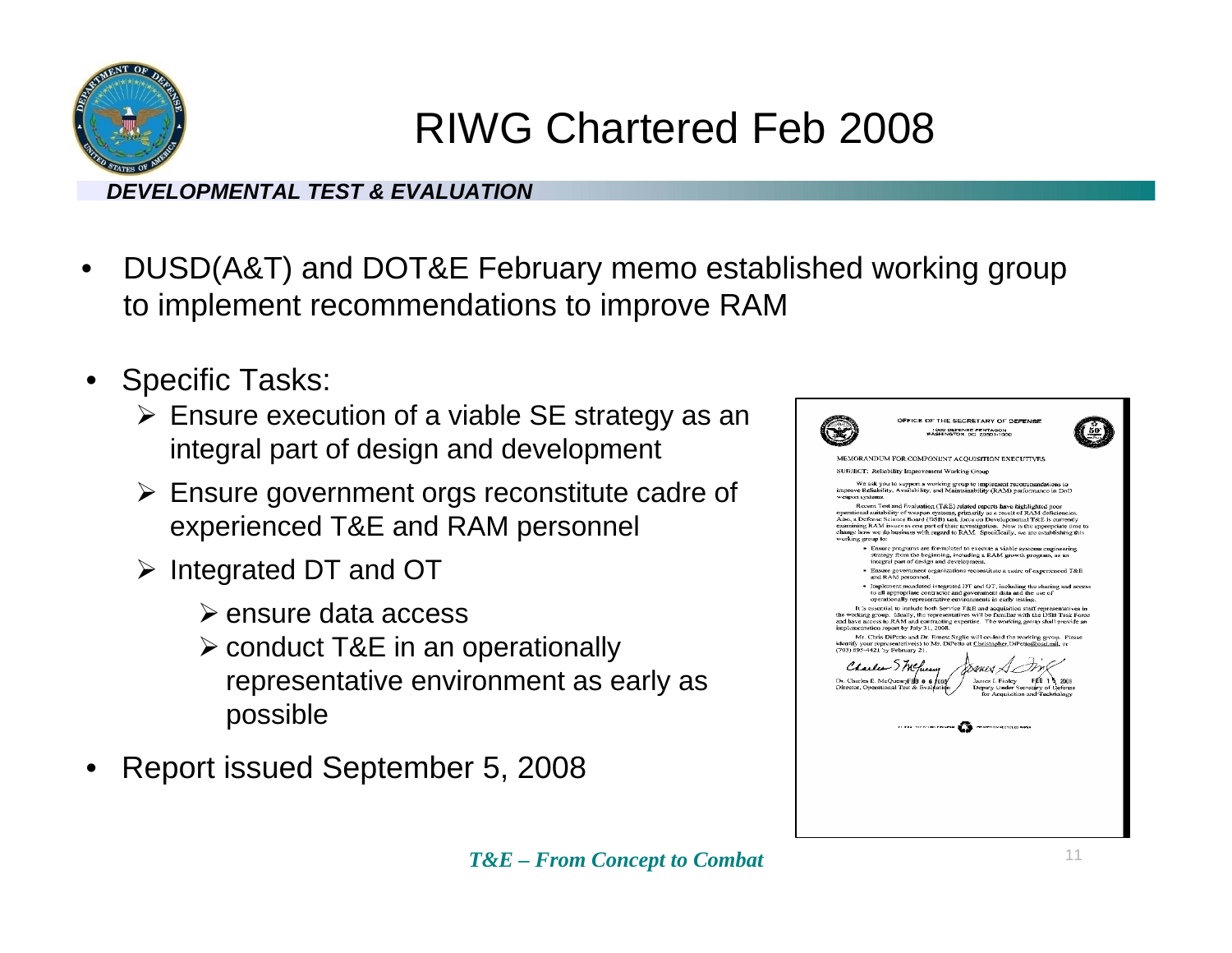

# RIWG Accomplishments/Recommendations

- 1. SE strategy as an integral part of design and development
	- ¾ Developed contract reliability guidance; RFP language
		- $\checkmark$  Based on GEIA-STD-0009 On DAU ACC website
	- $\blacktriangleright$  Drafted RAM planning template
		- $\checkmark$  RIWG Report, Appendix 1.3.2
	- $\blacktriangleright$  Updated Reliability scorecard in DAG
		- $\checkmark$  On DAU ACC website
	- $\blacktriangleright$ AT&L RAM Policy Memo (July 21, 2008)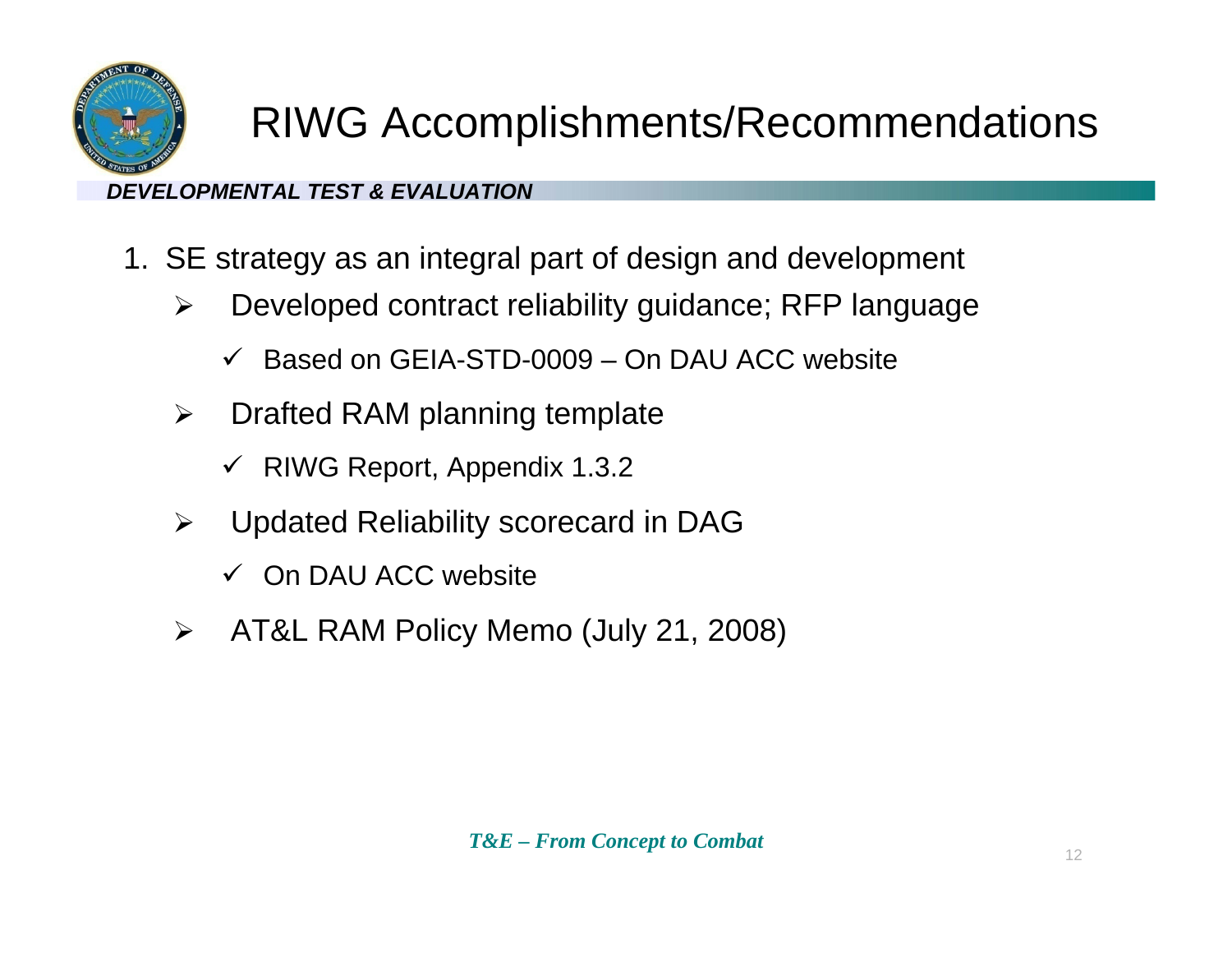

# AT&L Reliability Policy Memo – July 2008

- • Services directed to establish a reliability improvement acquisition policy
	- Report back to AT&L w/in 30 days w/ plan to implement policies
- $\bullet$  Effective immediately, it is DoD policy for programs to execute a RAM strategy that includes a reliability growth program as an integral part of design and development
	- RAM shall be integrated w/in SE, documented in SEP and Life Cycle Sustainment Plan
	- Assessed during technical reviews, T&E, and Program Support Reviews



| •USD(AT&L) Memo, Jul 21, 2008 |  |  |
|-------------------------------|--|--|
|-------------------------------|--|--|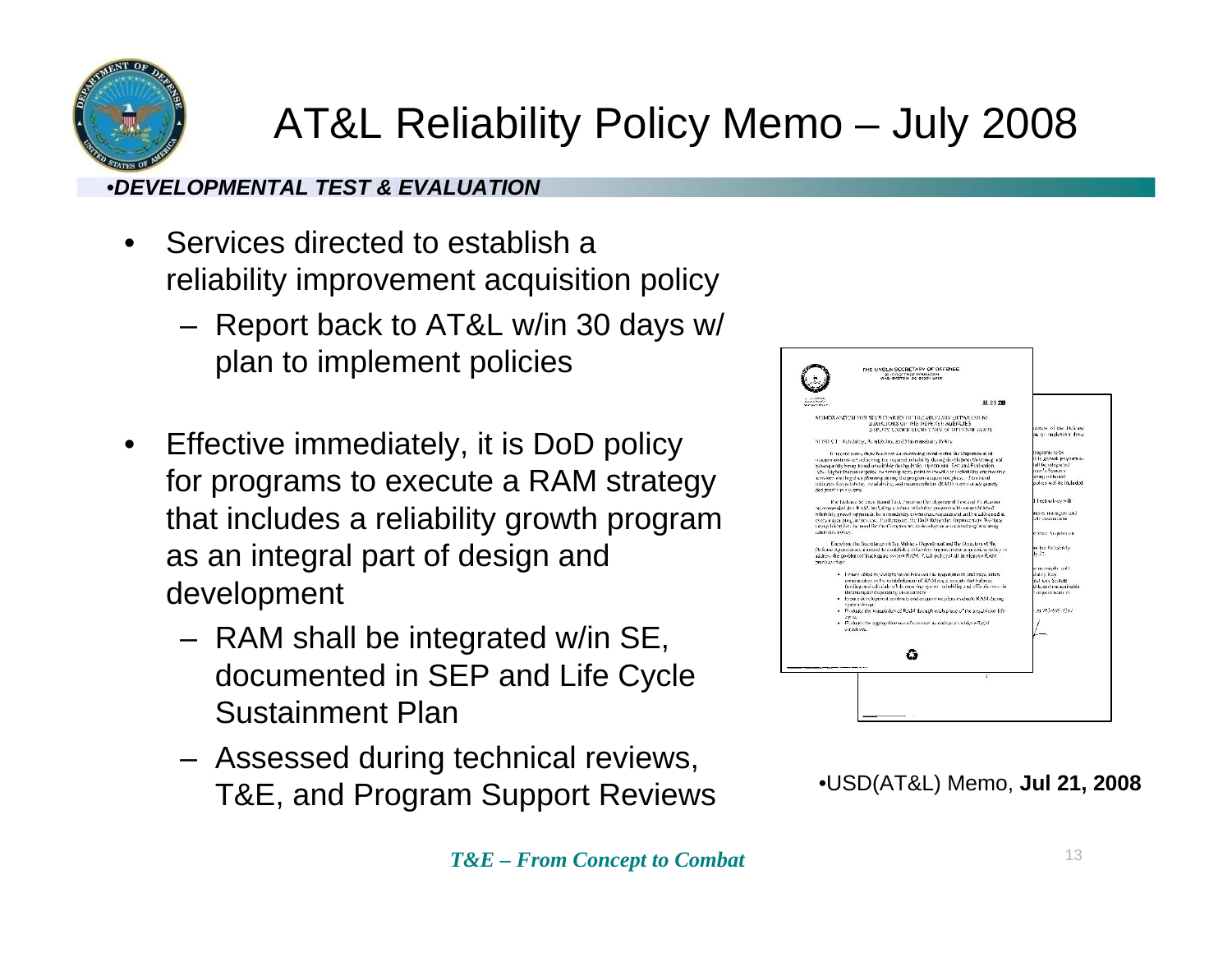

# RIWG Accomplishments/Recommendations cont.

- 2. Reconstitute cadre of experienced T&E and RAM personnel
	- $\checkmark$  Provided DAU course material recommendations for RAM and T&E
		- $\checkmark$  Recommendations provided to DAU O-FIPT
		- $\checkmark$  Curriculum/certification recommendations under review by each FIPT
	- $\checkmark$  Also addressing courses for Requirements Officers
	- $\checkmark$  OSD/AT&L initiative to recruit RAM and T&E expertise
		- $\checkmark$  NDAA SECT 852 Workforce Development fund
		- $\checkmark$  Considering competency alignment as an alternative to Centers of Excellence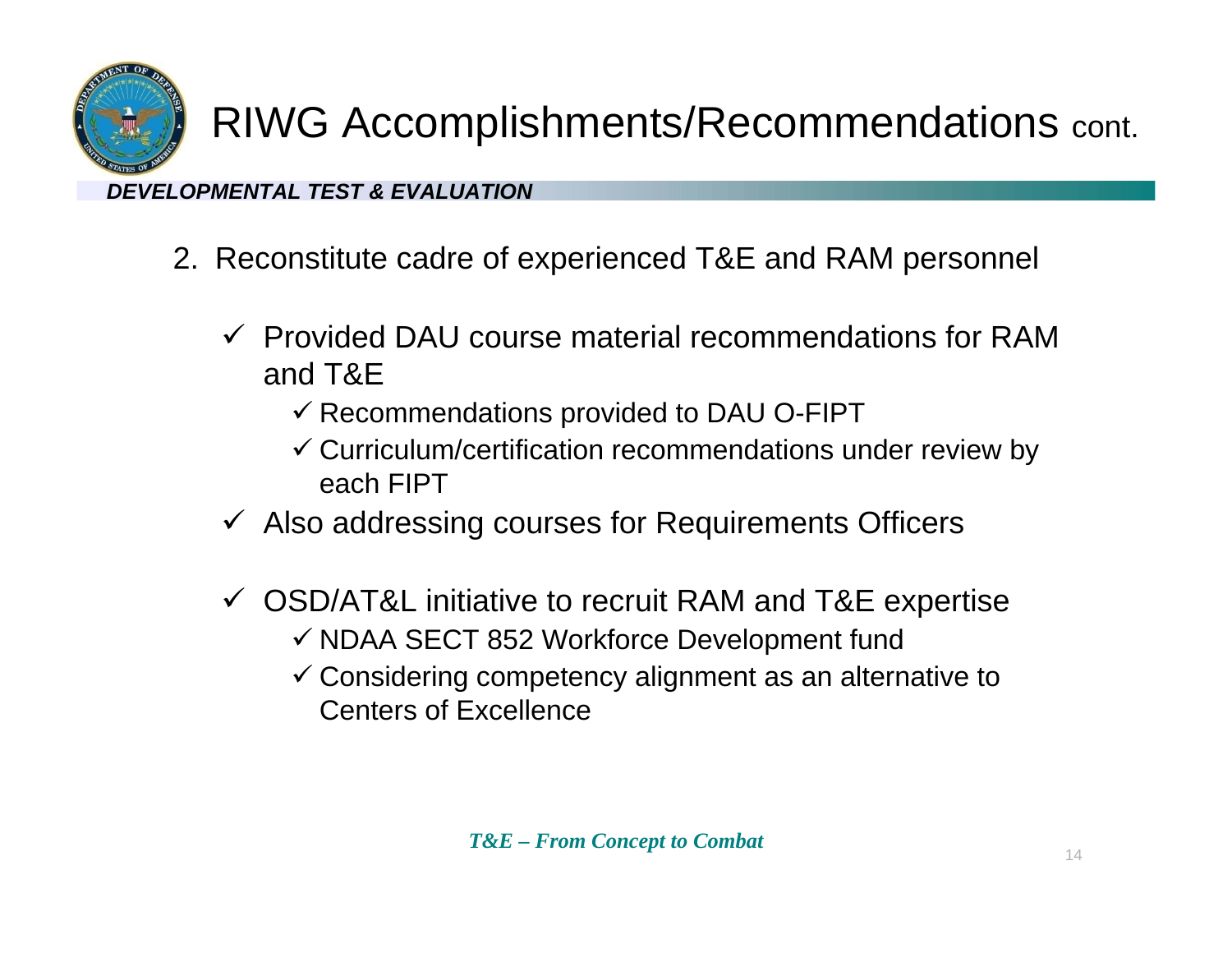

# RIWG Accomplishments/Recommendations cont.

- 3. Implement mandated Integrated DT and OT
	- $\checkmark$  Published DoD-common Integrated Testing definition
	- $\checkmark$  Revised TEMP format In DAG update
	- $\checkmark$  Guide on Incorporating T&E in Acquisition Contract
		- $\checkmark$  Approval coordination for publication in process
		- $\checkmark$  Located at: http://www.acq.osd.mil/sse/dte/docs
	- $\checkmark$  Updated DAG with integrated test implementation guidance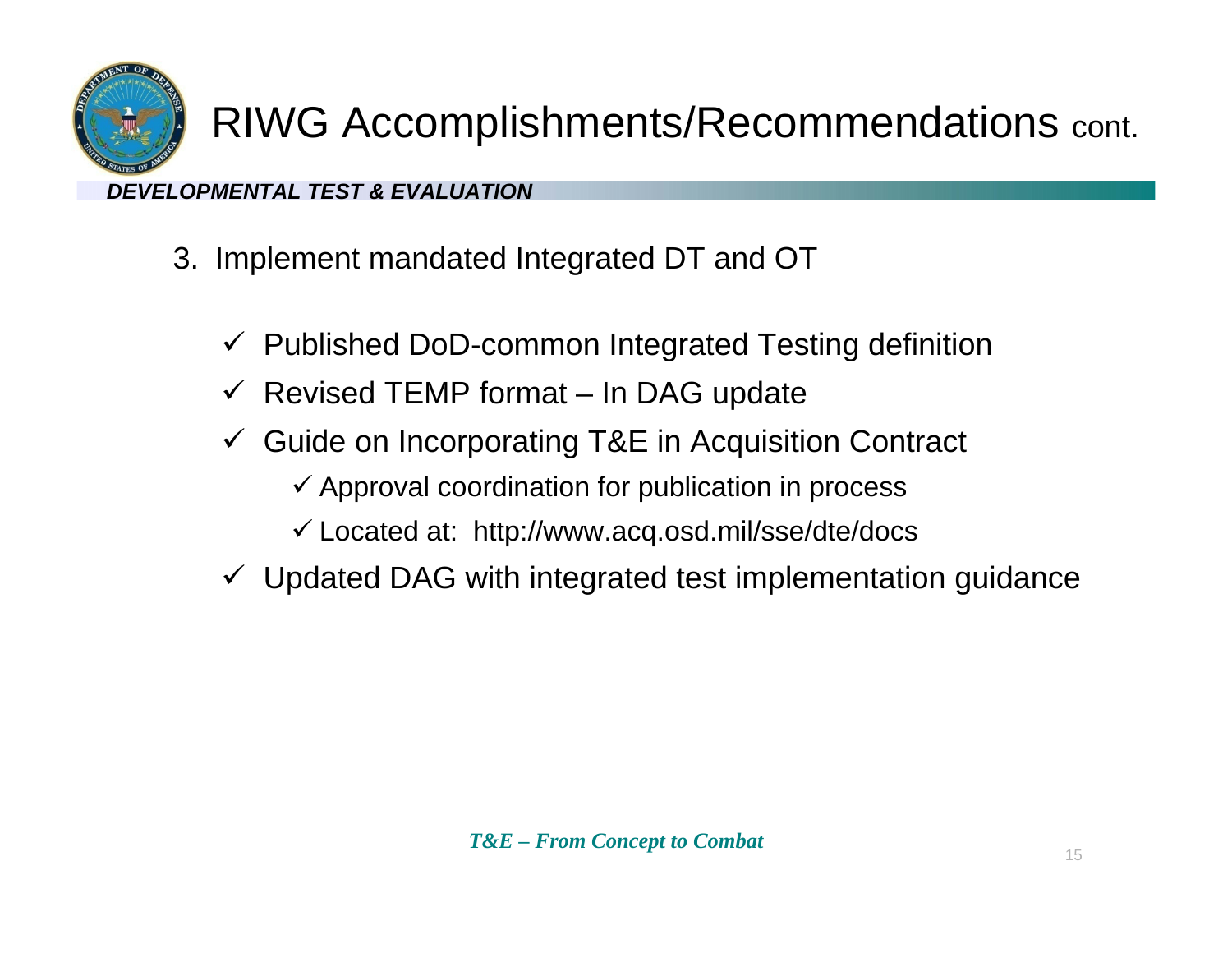

# Integrated Test Implementation

*DEVELOPMENTAL TEST & EVALUATION*

Impediments To Full Implementation:

- Common Understanding Definition
- Lack Of Guidance Updating DAG and TEMP Content
- Culture Change Leadership Needs To Engage

Definition Signed By DUSD(A&T) And DOT&E Coordinated Across Components and Services

"Integrated testing is the **collaborative planning** and **collaborative execution** of test phases and events to provide **shared data** in support of **independent analysis**, evaluation and reporting by all stakeholders particularly the developmental (both contractor and government) and operational test and evaluation communities."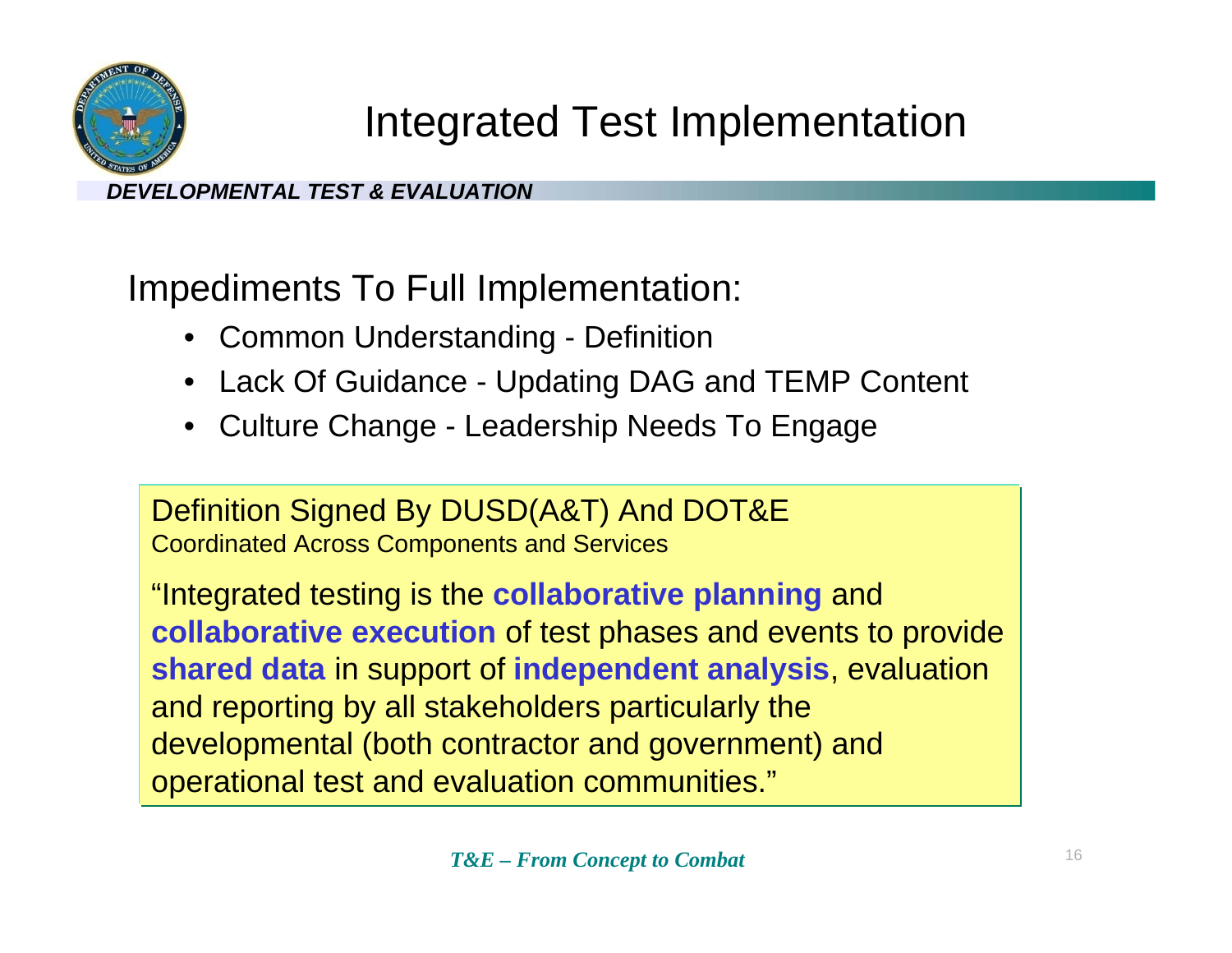

### Revised TEMP Concept

#### *DEVELOPMENTAL TEST & EVALUATION*

| Part I<br><b>Introduction</b>                 | Part II<br><b>Mgmt &amp; Sched</b>                             | <b>Part III</b><br><b>T&amp;E Strategy</b>                                                             | <b>Part IV</b><br><b>Resources</b>                         |
|-----------------------------------------------|----------------------------------------------------------------|--------------------------------------------------------------------------------------------------------|------------------------------------------------------------|
| <b>Brief mission description</b><br>paragraph | Describe T&E<br>management                                     | The philosophy recognizes<br>a T&E continuum &                                                         | Include in para form or table:                             |
| System description                            | <b>Common Data</b>                                             | emphasizes evaluations<br><b>Evaluation Framework ties</b>                                             | •Test articles needed/event<br>•Special equip/ instr costs |
| <b>Brief Threat Assessment</b>                | <b>Deficiency Reporting</b>                                    | T&E knowledge to<br>decisions, requirements, etc.                                                      | •Target / expendable costs                                 |
| Program Background                            | <b>TEMP Updates</b>                                            | Developmental                                                                                          | •Threat representation costs<br>•Manpower needs            |
| <b>Key Capabilities</b>                       | Overarching integrated<br>schedule that includes<br>sequencing | Live Fire                                                                                              | •M&S costs                                                 |
|                                               | of T&E activities<br>(CT, DT, OT, LFT, M&S)                    | <b>IOT&amp;E Readiness Cert</b>                                                                        |                                                            |
|                                               |                                                                | Operational                                                                                            |                                                            |
|                                               |                                                                | <b>Certifications</b>                                                                                  |                                                            |
|                                               |                                                                | <b>Reliability Growth</b>                                                                              |                                                            |
|                                               |                                                                | <b>Future Testing</b><br>Linkage of decisions to evaluations, requirements, test phases, and resources |                                                            |
| <b>What</b>                                   | <b>Who, When</b>                                               | <b>Why, How</b>                                                                                        | <b>Resources required</b>                                  |
|                                               |                                                                | Include Joint requirements throughout                                                                  |                                                            |

*T&E – From Concept to Combat*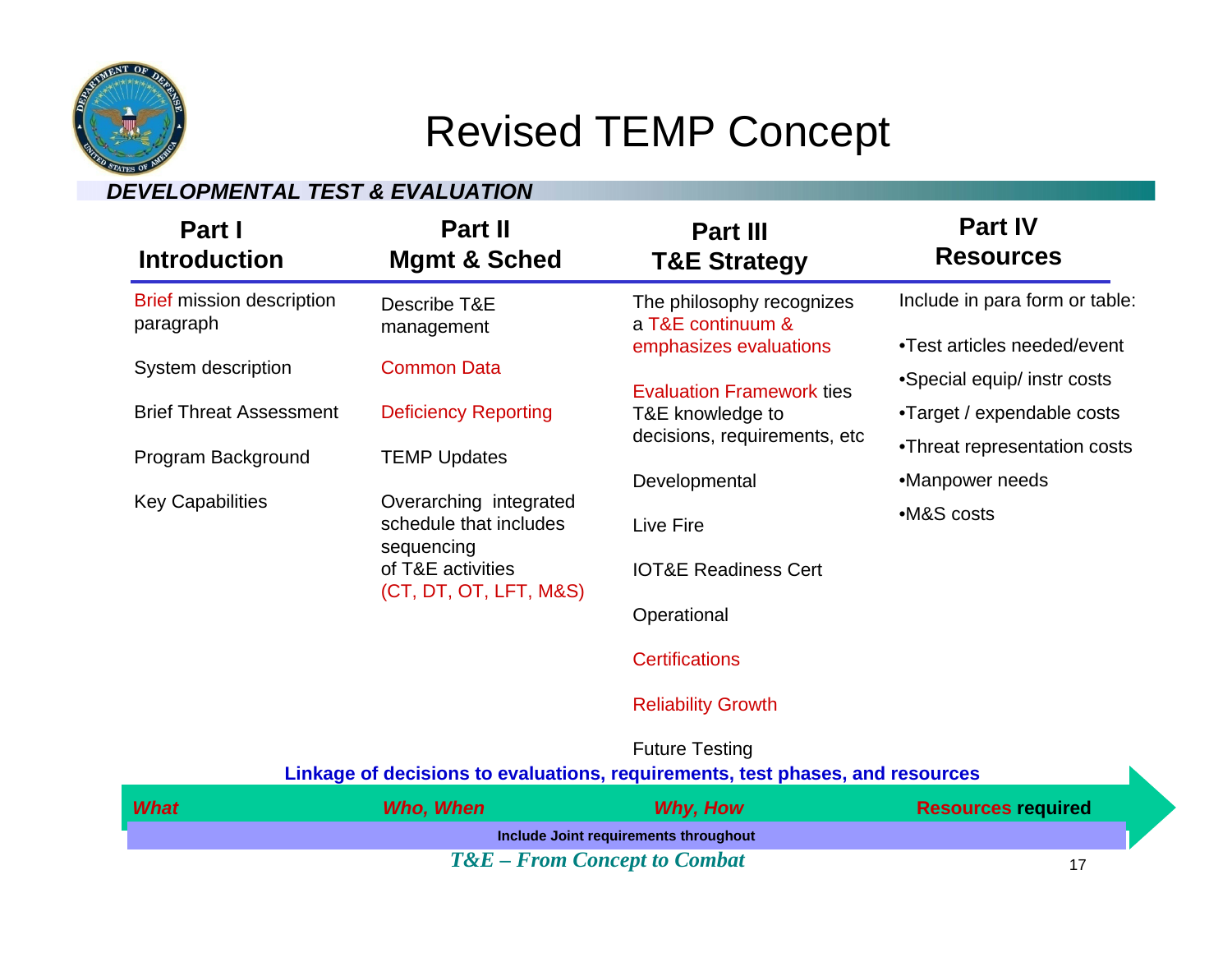

# T&E in DoDI 5000.02

- $\bullet$  Integrated Testing
	- ¾ IOT&E still separate
- • Assessment of Operational Test Readiness
	- ¾ Independent DUSD(A&T) assessment informs OTRR
- • Capability Comparison
	- $\triangleright$  Additional perspective for programmatic decisions
- $\bullet$  Data Sharing
	- ¾ Goal is common data set (contractor, government) for evals
	- ¾ Establishing & maintaining data "pedigree" is key
- TES/TDS at MS-A
	- ¾ Tailor content to competitive prototyping and preps for PDR (now prior to MS B)
	- ¾ Focus on TDS & ICD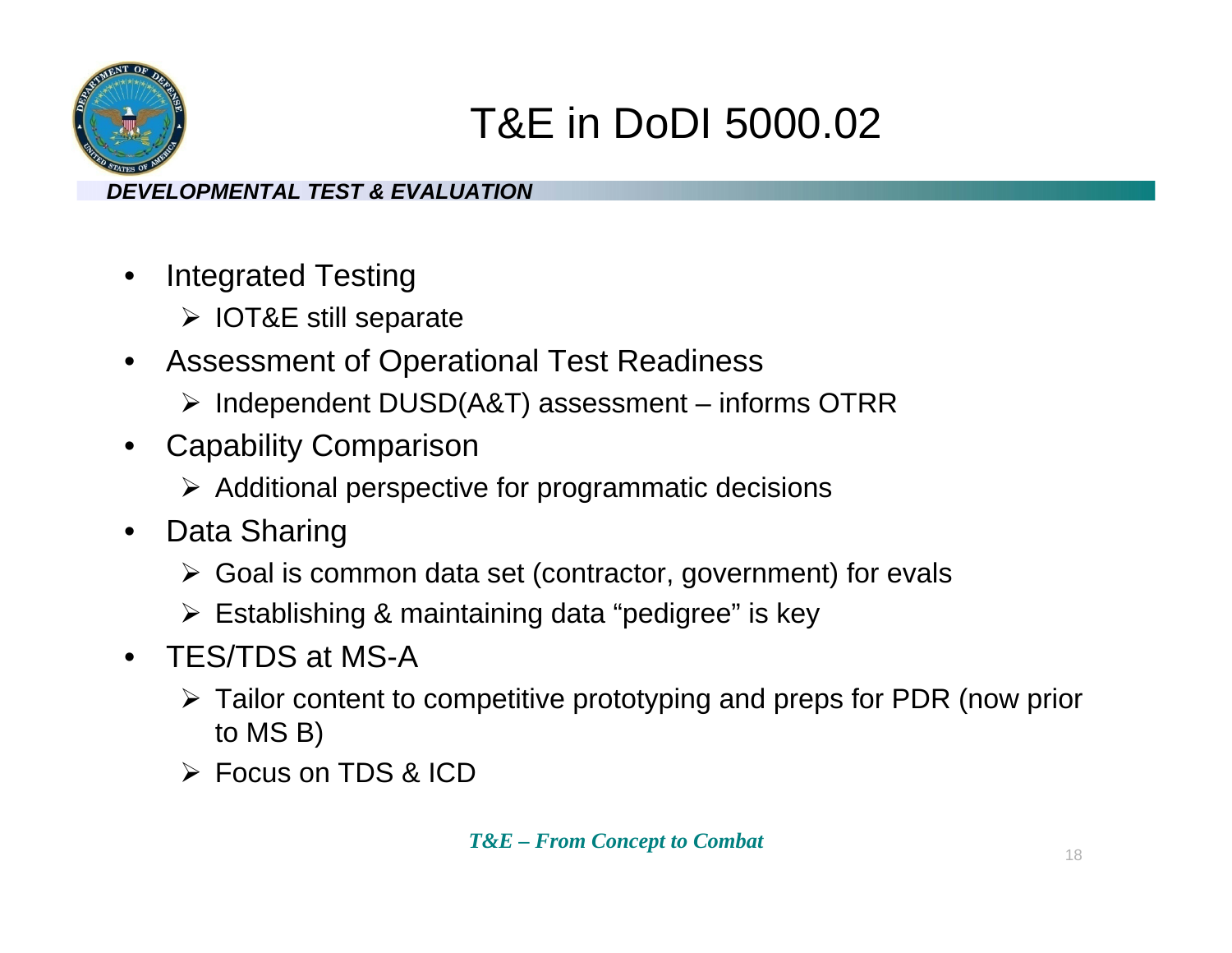

# Summary

- $\bullet$  2007 DT&E DSB
	- ¾ Results published June 2008
	- ¾ Beginning to address the systemic issues with DT&E
- $\bullet$  RIWG Progress Update
	- $\triangleright$  Report available
	- $\triangleright$  Follow-up in December
- $\bullet$  T&E in 5000.02
	- $\triangleright$  In final SD 106 review for approval
	- ¾ Publication expected Fall 2008